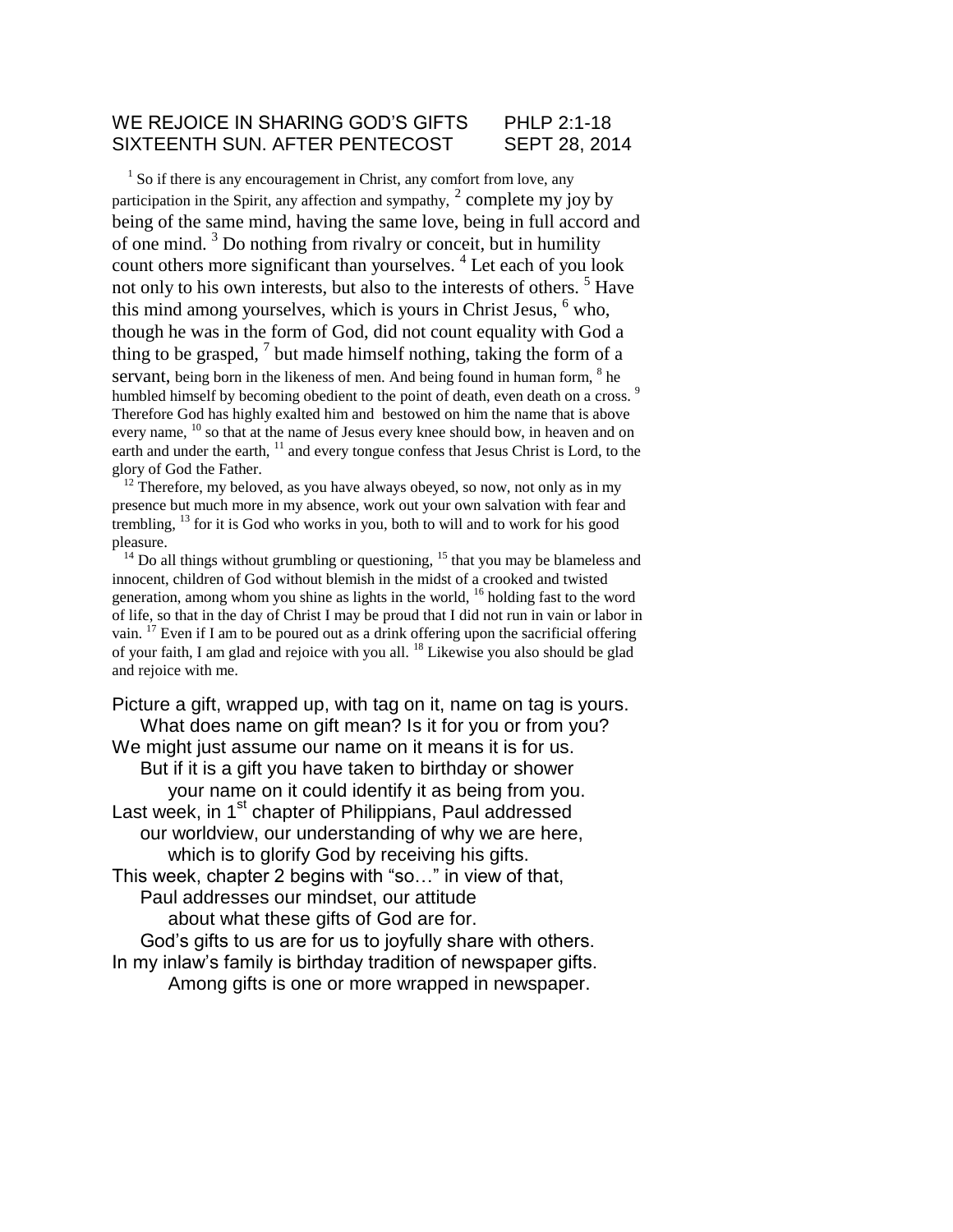These gifts will be candy or other goodies for one with birthday to share with others at the party. Paul shows that God's gifts to us are newspaper gifts to share, serving others with attitudes of unity, obedience and joy.

## WE UNITE TO SERVE OTHERS WITH GOD'S GRACE JESUS OBEDIENTLY SERVED US WITH HIS GREATNESS WE JOYFULLY SERVE IN THANKS FOR GOD'S GIFTS

# WE UNITE TO SERVE OTHERS WITH GOD'S GRACE

1 So if there is any encouragement in Christ, any comfort from love, any participation in the Spirit, any affection and sympathy,  $2$  complete my joy by being of the same mind, having the same love, being in full accord and of one mind. <sup>3</sup> Do nothing from rivalry or conceit, but in humility count others more significant than yourselves.<sup>4</sup> Let each of you look not only to his own interests, but also to the interests of others.

Paul says do nothing from rivalry or conceit.

I saw cartoon showing Bible study leader saying, "Christian maturity includes humility.

If you had memorized as many books of the Bible as me, you would know that."

What if I try to be better Christian out of rivalry or conceit? Trying to be Christian by focusing on self doesn't work.

In this letter, Paul mentions Philippians suffer, like him in prison. They were not in prison but had other problems.

We have our own kind of problems & suffering too. Suffering or pain tends to make us pull in, focus on self,

not feel like being outgoing. Yet, when we are suffering it feels good to have others who come to us, care about us.

Paul writes, "if there is any encouragement in Christ… There is. We don't give up in despair because he came to help us. Is comfort from his love even though we alienate others. Is participation, fellowship in his Spirit,

who has come to live & work in us to unite us with God. Is affection and sympathy from God who cares about us. How do we receive and experience this encouragement, comfort, fellowship, affection & sympathy of Christ? Through fellow believers who share it with me.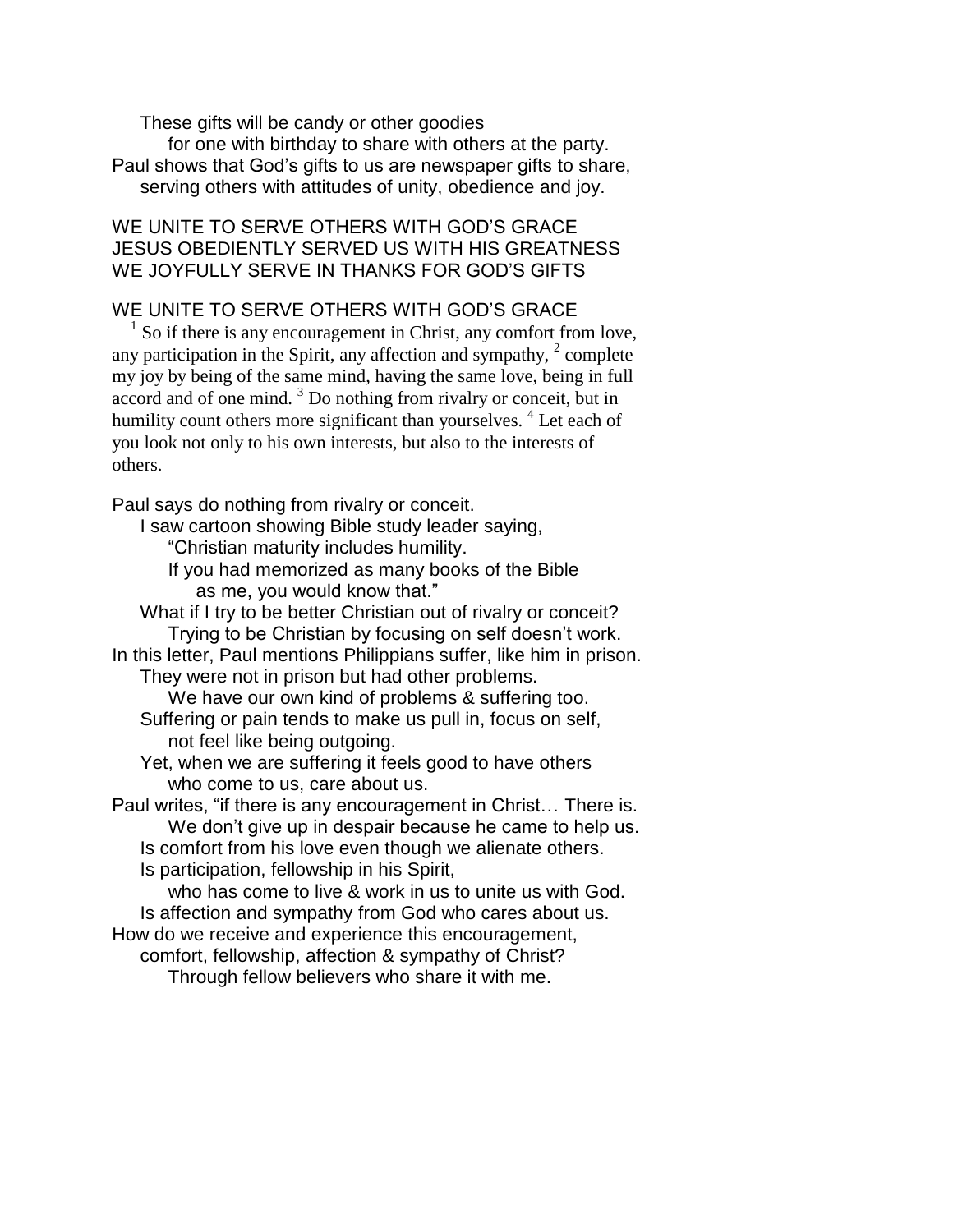So, all this is for me to share with others too. When I do, then there is one more thing: joy that is made complete by harmony and unity. Being Christian, child of God, is never about just Jesus & me. It is always about Jesus and us. So as we think about our plan for our spiritual lives, we don't think just about what I need or want, but about others, fellow believers in the church those I know who need Jesus. We think about who we share the same faith & worship and Holy Communion with, who I can encourage in fellowship, how I can share in group Bible study or teaching, how I can use God's gifts to serve, who I can pray for, who I can invite to worship with me, what resources can I use as we work together? When we think of others, not just ourselves, we think of all that we have as newspaper gifts, not just this is mine but this is mine to share. Because, Paul says, this is the mind of Christ,

### JESUS OBEDIENTLY SERVED US WITH HIS GREATNESS

 $<sup>5</sup>$  Have this mind among yourselves, which is yours in Christ Jesus,  $<sup>6</sup>$ </sup></sup> who, though he was in the form of God, did not count equality with God a thing to be grasped,  $<sup>7</sup>$  but made himself nothing, taking the form</sup> of a servant, being born in the likeness of men. And being found in human form, <sup>8</sup> he humbled himself by becoming obedient to the point of death, even death on a cross. 9 Therefore God has highly exalted him and bestowed on him the name that is above every name,  $^{10}$  so that at the name of Jesus every knee should bow, in heaven and on earth and under the earth, <sup>11</sup> and every tongue confess that Jesus Christ is Lord, to the glory of God the Father.

Have you ever heard of a dog in a manger?

Expression comes from an old story about a dog who found soft place to lie down in manger full of hay. When a cow came to eat, dog growled & chased away. Dog in a manger is one who selfishly keeps for self what it doesn't need & keeps it from those who need it. Jesus, born & laid in manger, was not a dog in a manger. He was willing to give up his divine prerogatives for a while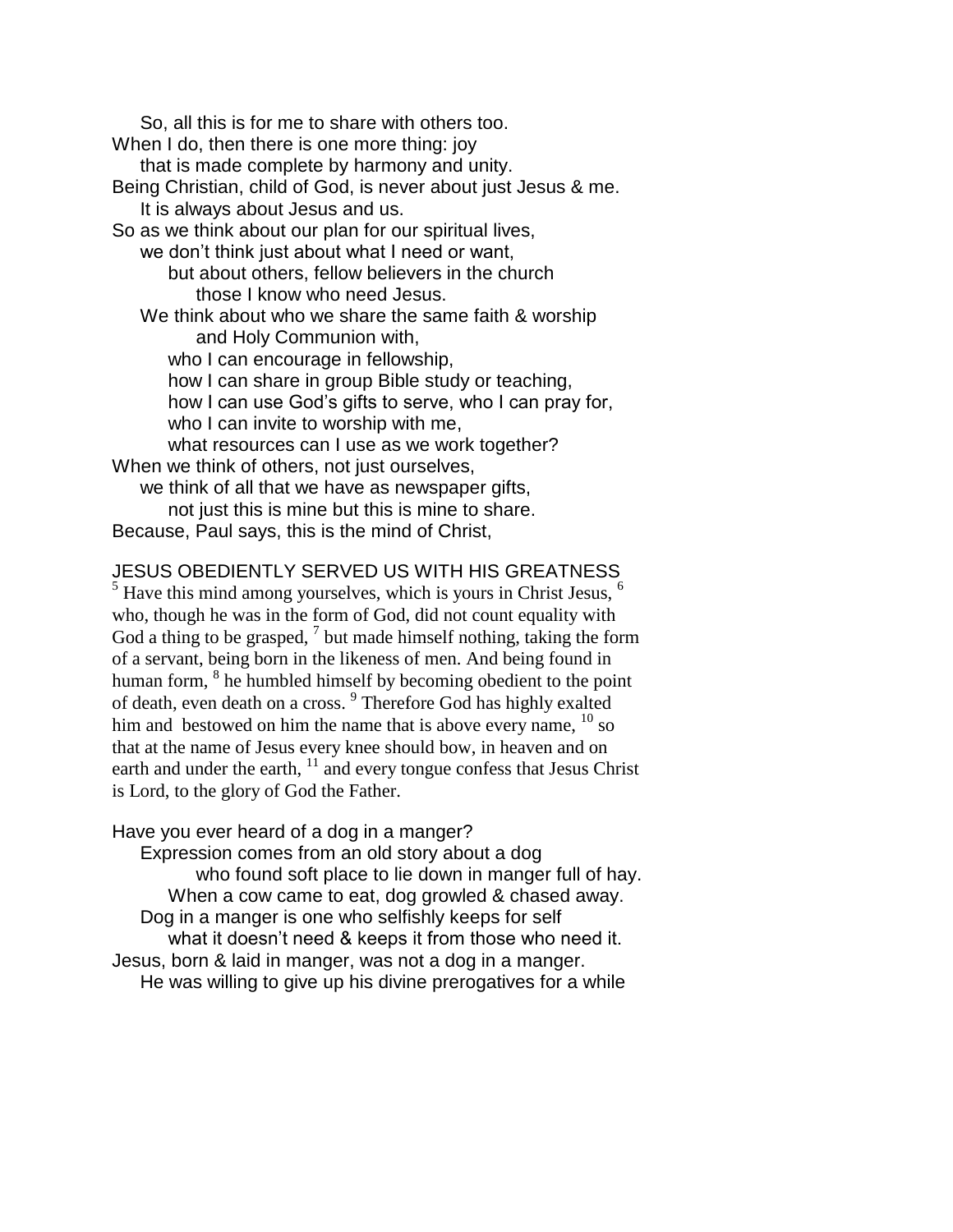so we could have what we need: salvation from our sins. Friend who is missionary in Papua New Guinea visited recently, she had with her was men's necklace with horizontal bars, each wood bar stands for two pigs they have given away. Great men in community will have long breastplate. Sign of greatness is not how much they have but how much they have given away. Cross is symbol of Jesus greatness because of how much he has given away. Jesus is great, eternal, almighty God. But he didn't consider this something he had to grab on to saying, "This is mine" Instead he was willing to lay all his glory on the shelf in order to humbly become an obedient servant for us. Unlike either son in parable in today's Gospel reading, he said, "I will work in the vineyard." and he did. He served God by serving us. He obeyed all of God's law in place of us who disobey. He obeyed Father's will to point of dying in place of us, because of our deadly sins. Having humbly given up everything for us he put himself in a position to receive He received from the Father exaltation and glory, and so receives from all creation thanks and praise. Letter to Hebrews says he did it not just for the glory but for the sake of the joy set before him. We are called to have the same mind of Christ, to focus not on self but humbly & obediently serve God by serving others, in a way that results in joy.

### WE JOYFULLY SERVE IN THANKS FOR GOD'S GIFTS

 $12$  Therefore, my beloved, as you have always obeyed, so now, not only as in my presence but much more in my absence, work out your own salvation with fear and trembling, <sup>13</sup> for it is God who works in you, both to will and to work for his good pleasure.

 $14$  Do all things without grumbling or questioning,  $15$  that you may be blameless and innocent, children of God without blemish in the midst of a crooked and twisted generation, among whom you shine as lights in the world, <sup>16</sup> holding fast to the word of life, so that in the day of Christ I may be proud that I did not run in vain or labor in vain.  $17$ Even if I am to be poured out as a drink offering upon the sacrificial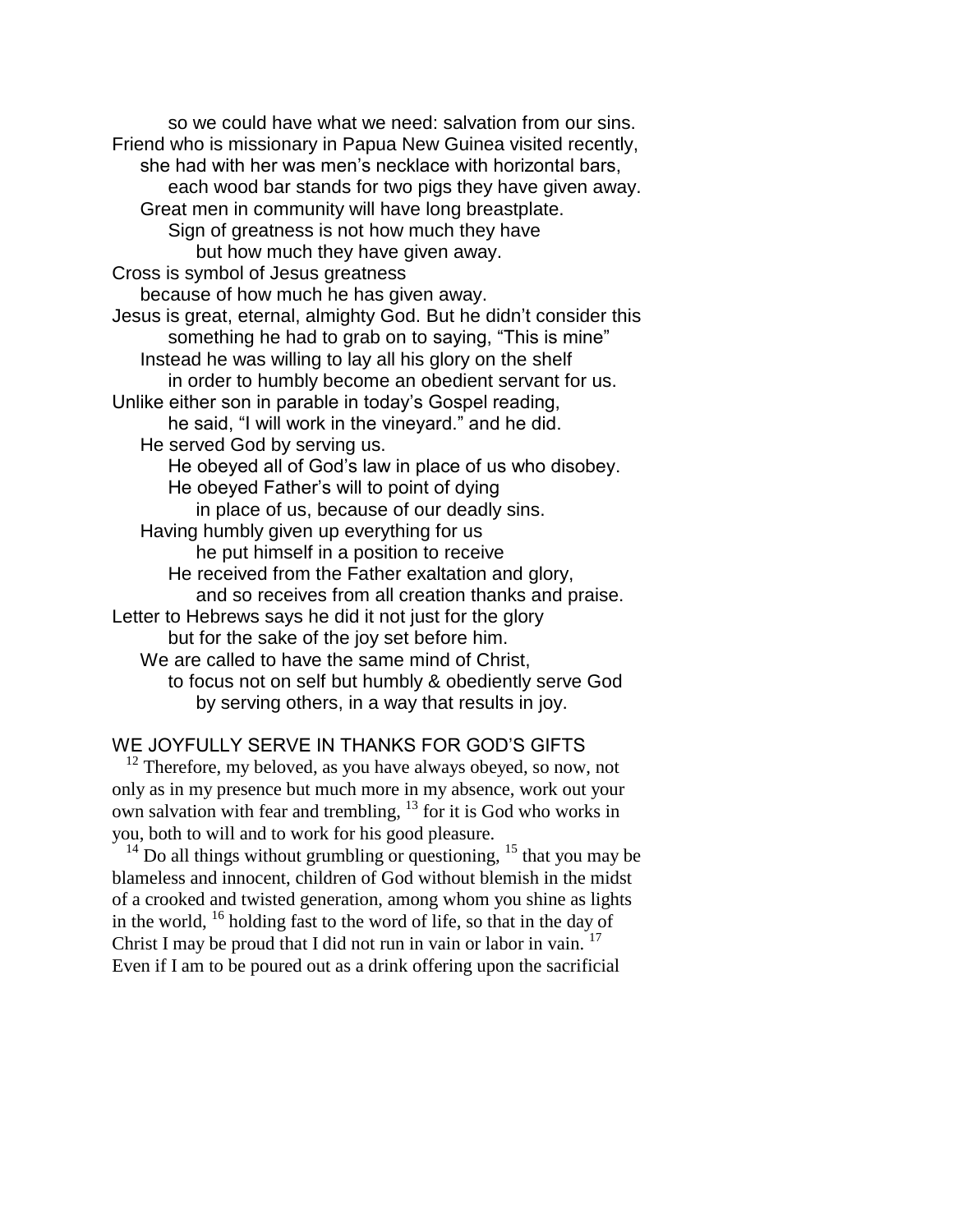offering of your faith, I am glad and rejoice with you all. <sup>18</sup> Likewise you also should be glad and rejoice with me.

v. 12 sounds strange to my Lutheran ears. I am supposed to work out my own salvation? If my salvation depended on my own works, I certainly would do it with fear and trembling Never knowing if I am good enough, In fact: not. v. 13 sounds more like it. It is God who works in me both to will & work what he wants. God does it all for me. But together it sounds like the Roman Catholic teaching that I am saved by doing good works God helps me do. Part of what solves confusion is understanding word salvation means not just forgiveness but wholeness and health. Is also important that "you" here is not singular but plural. Oh, problem is if I am thinking of just myself again. Paul is telling Philippian church as a whole that their wholeness and health needs to be worked out by their doing what God is doing in them. Because we each have salvation as a free gift, we have work to do, sharing salvation with each other. so together we have comfort, encouragement and joy. He could have told them, "Don't be a dog in a manger." Instead he uses different expression that may have been familiar to them. Listen to verses from Deut. 32: **<sup>4</sup>** A God of faithfulness and without iniquity, just and upright is he. <sup>5</sup> They have dealt corruptly with him; they are no longer his children because they are blemished; they are a crooked and twisted generation. **<sup>6</sup>** Do you thus repay the LORD, you foolish and senseless people? Is not he your father, who created you, You can hear this verse reflected in what Paul writes. He says don't be like that, responding that way to God. Instead be unblemished children who are shining examples of God's truth and love for those who are part of a crooked & twisted generation. This is what God calls us, his children, to do in his vineyard. In parable in Gospel, why do you suppose when one son said "No" Father didn't say do it anyway? We aren't really working with grapes but with people. Does God need grumpy, grabby, crabby workers?